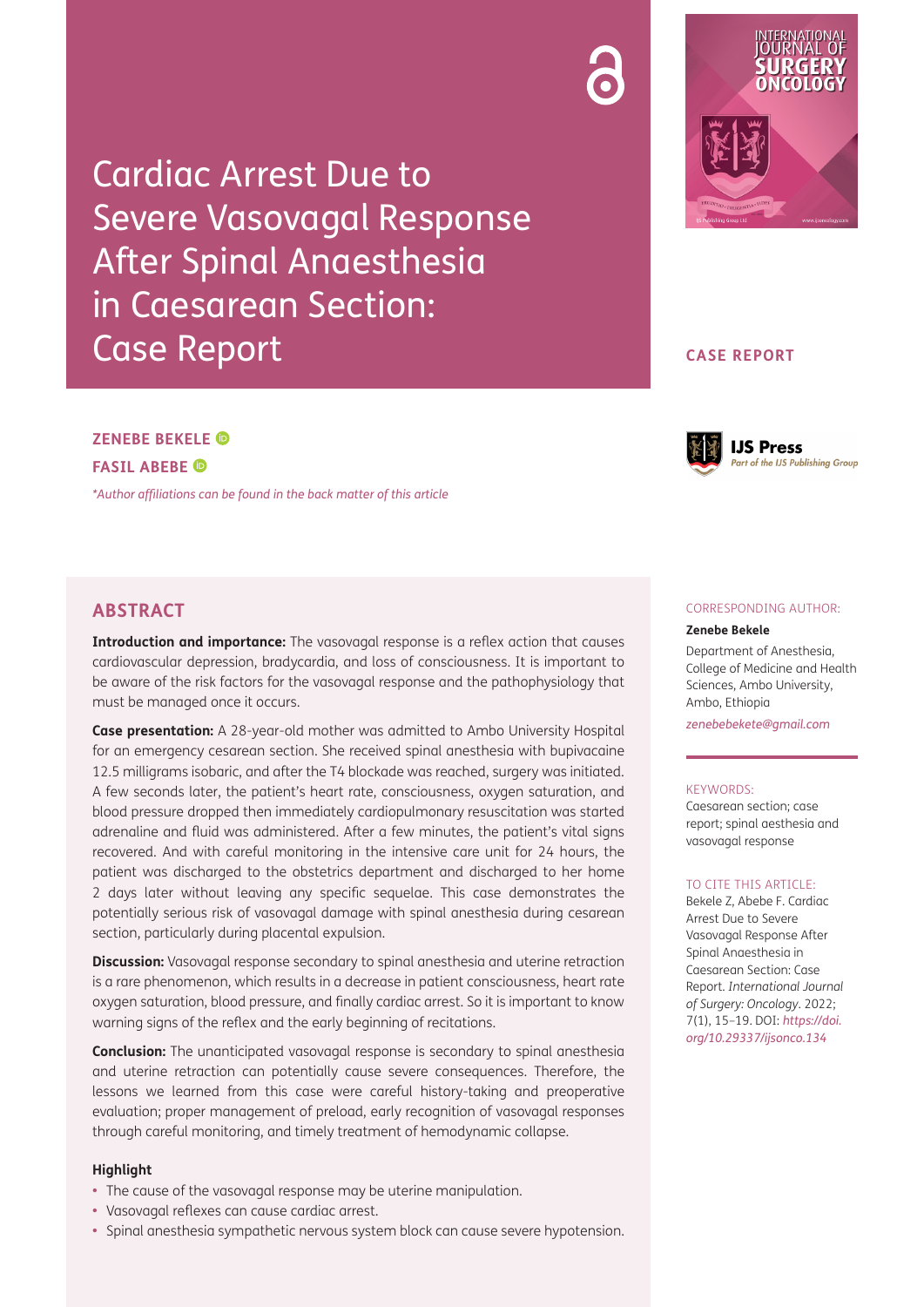## **INTRODUCTION**

Vasovagal reflex denotes a reflex that causes cardiovascular depression that gives rise to loss of consciousness with bradycardia and extreme vasodilation. This response commonly occurs during regional anesthesia [[1](#page-3-1)]. There are many causes for vasovagal reflex-like previous history of vasovagal syncope, anxiety, pain, hemorrhage, vena cava compression in pregnancy, uterine manipulation by a gynecologist, and regional anesthesia [[2\]](#page-3-1). Changes in circulatory response are from dysregulation of the sympathetic-parasympathetic autonomic nervous system [\[3](#page-3-1)]. When vasovagal reflex happens ephedrine is the drug of the first choice because of its combined action on the heart and peripheral blood vessels. Epinephrine must be used early in established cardiac arrest, especially after high regional anesthesia. This case demonstrates the serious potential risk of a vasovagal response superimposed on nerve axis anesthesia during cesarean section, particularly during placental expulsion [\[4\]](#page-3-1).

# **CASE PRESENTATION**

A 28-year-old pregnant mother with 74 kilograms of body weight & height of 147 centimeters, previously healthy was admitted to the operation theater for an emergency Cesarean section due to Cephalopelvic Disproportion secondary to macrosomia plus obstructed labor during pre-anesthetic evaluation, it was noted the patient had no medical history, no known allergies, and systemic infection. Physical examination of the airway, respiratory and cardiovascular systems were normal. Laboratory result of hematocrit: 32.3, hemoglobin: 10.8, Platelet count of 288\* 103. Informed consent was obtained from the patient after the procedure was explained and the patient was advised about the advantages and disadvantages of the procedure. All available monitors pulse oximetry, Electrocardiography, and non-invasive blood pressure monitoring were applied, and vital signs were 109 bpm, normal

ECG trace, and 129/70 mm Hg, respectively. Preloading with normal saline of 500 ml was done before spinal anesthesia decision was made to administer singleshot spinal anesthesia. Following a strict aseptic technique cleaning the site of the procedure with Iodine and alcohol, a single attempt at L3–L4 with Tuohy # 23 gauge needle lumbar punctures was performed by bachelor degree anesthetist. The subarachnoid space was identified by the free flow of cerebrospinal fluid from the needle and checked by aspirating the flow of cerebrospinal fluid.

A total dose of 2.5 cc bupivacaine of 0.5% (12.5 mg) was administered with aspiration and slow injection. A T4 sensory level was achieved, loss of sensation was checked by pinprick, motor block was also confirmed by in ability to lift her legs, and the cesarean section began by gynecology. An additional IV line was opened with 18 gauge IV cannula and IV fluid added. A 4 kg baby was born 4 min later with an Apgar score of 1min that was 7. Immediately after baby was out, patient developed darkening of blood and the monitor then indicated the following vital sign: BP 45/29. Immediately became pulseless, unconsciousness. Cardiac arrest was evidenced with no pulse or breathing. The patient was intubated immediately after administering succinylcholine 100mg for muscle relaxation. CPR was started with endotracheal ventilation and adrenaline 1mg was given as I v bolus. CPR continued while the gynecology stabilized hemostasis and controlled bleeding. A bolus of lactated Ringer's and normal saline solution was given in fast drip and increased FiO2 and the pulse was restored immediately with 159 beat minute rates (**[Table 1](#page-1-0)**). We tried to stabilize the patient during the procedure, all vital signs became normal and the procedure finished, the patient was extubated with saturation of 96. After stabilization, the patient was transferred to the intensive care unit for post-cardiac arrest care and follow-up. After a 1 day stay in the ICU, the patient was discharged to the ward with all stable vital signs and discharged to her home 2 days later without leaving any specific sequelae. This case has been reported according to Scare Guideline 2020 [[5](#page-3-1)].

|                  | <b>LABOR</b><br><b>WARD</b> | <b>OR</b> | <b>DURING</b><br><b>SA</b> | 1 MIN<br><b>AFTER SA</b> | <b>ARREST</b> | 1 MIN      | 2 MIN      | 3 MIN     | 4 MIN | 5 MIN | <b>AICU</b> |
|------------------|-----------------------------|-----------|----------------------------|--------------------------|---------------|------------|------------|-----------|-------|-------|-------------|
| <b>HR</b>        | 109                         | 90        | 95                         | 98                       | Asystole      | <b>CPR</b> | <b>CPR</b> | 159       | 145   | 150   | 140         |
| <b>SBP</b>       | 129                         | 128       | 130                        | 100                      | 45            | 55         | 65         | 85        | 110   | 130   | 125         |
| <b>DBP</b>       | 70                          | 72        | 79                         | 65                       | 29            | 37         | 46         | 50        | 65    | 75    | 70          |
| SPO <sub>2</sub> | <b>NA</b>                   | 95        | 94                         | 95                       | <b>NA</b>     | <b>NA</b>  | <b>NA</b>  | <b>NA</b> | 75    | 88    | 95          |

<span id="page-1-0"></span>**Table 1** Perioperative vital signs of our case.

HR: heart rate, SBP: systolic blood pressure, DBP: diastolic blood pressure, OR: operating room, SA: spinal anesthesia, SpO2: oxygen saturation by pulse oximetry, AICU: Adult intensive care unit, CPR: cardiopulmonary resuscitation, NA: not available.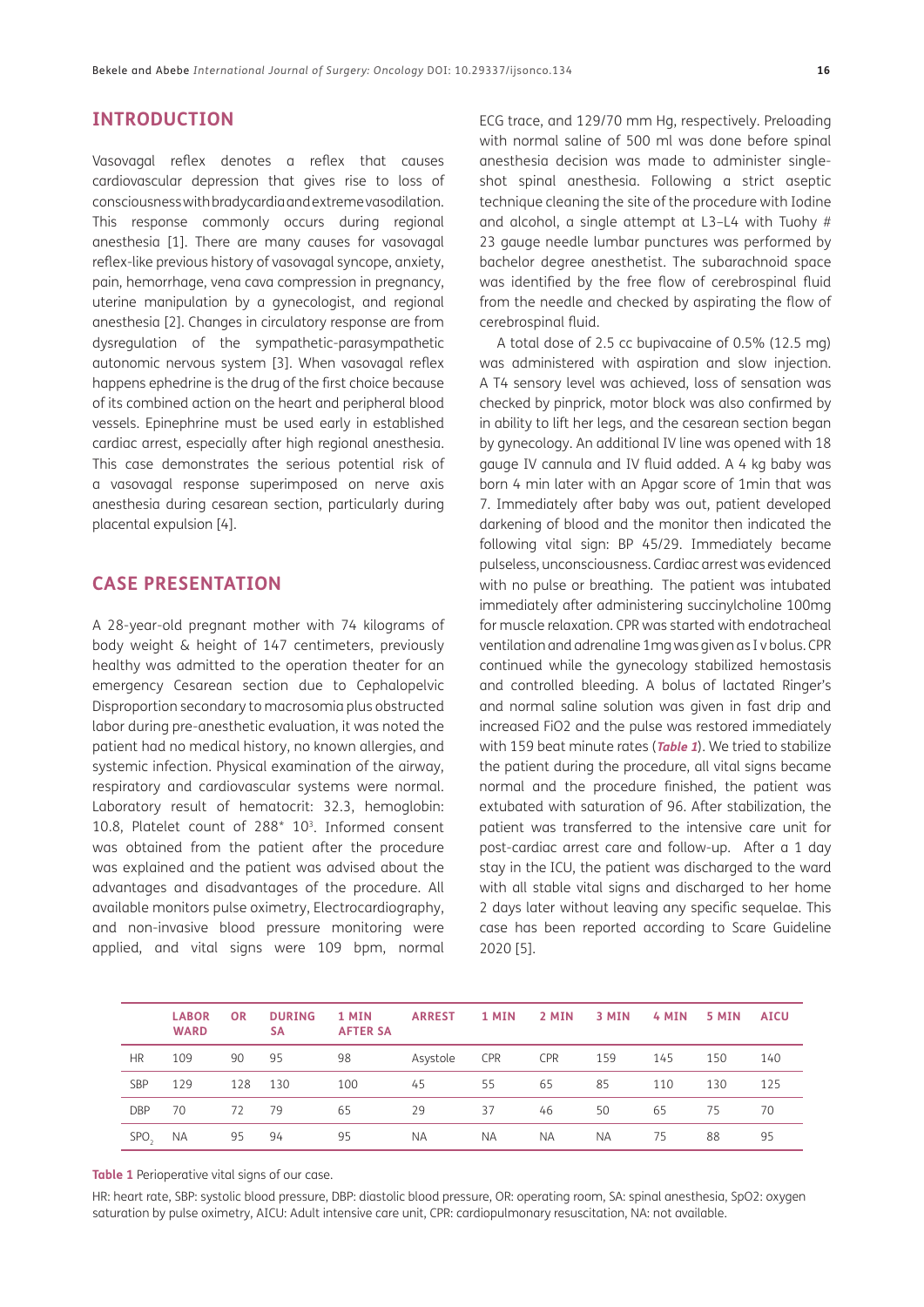## **DISCUSSION**

The vasovagal response is simply a reflex, creating it difficult to predict; hence, difficult to prevent. The hemodynamic collapse throughout a severe vasovagal response takes place in an instant; in the present case, the cardiopulmonary arrest occurred in lower than 5–10 seconds [[5\]](#page-3-1). In our patient hemodynamic collapse and asystole happened less than ten seconds at once when the baby was delivered.

The differential diagnosis for this scenario could be high spinal anesthesia; spinal anesthesia induces sympathetic loss associated with a vasovagal reflex. The vasovagal response could cause cardiac slowing and arteriolar dilation. Vasovagal responses reflect autonomic neural changes: bradycardia is the result of a sudden increase in efferent vagal activity, and hypotension is the result of a sudden reduction or cessation of sympathetic activity and relaxation of arterial resistance vessels. Two different neural pathways are thought to be involved, one originating from the hypothalamus, the other from the heart. Direct activation of the hypothalamus of spinal cardiovascular centers triggered by emotional distress or pain elicits a vasovagal (central-like) response [[2, 3](#page-3-1), [6](#page-3-1)]. A vagal response can be triggered by an external stimulus (eg, venipuncture or visual input). An alternative mechanism is stimulation of the Bezold-Jarisch reflex, in which low ventricular volumes cause high intraventricular pressures caused by the contraction of the empty ventricle against its own (**[Figure 1](#page-2-0)**). This reflex causes parasympathetic activation and sympathetic abstinence resulting in hypotension and bradycardia. The presence of sympathetic abstinence is supported by the fact that administration of atropine can prevent bradycardia but not hypotension [\[7](#page-3-1)].

The mixture of a reduced central blood volume secondary to blood vessel pooling or blood loss, associated with a multiplied inotropic state of the center,

might stimulate cavity mechanoreceptors and provoke vasodilatation and cardiac arrhythmia (peripheral type). Vessel afferents originating from stretch receptors in numerous components of the vascular tree typically induce opposite reflexes in comparison with those from the ventricular sensory. The depressor reflex concerned within the peripheral variety of vasovagal response originates in the heart itself and overrides traditional baroreflex circulatory management; an antagonism between the control of volume and pressure on the filling aspect of the heart and also the system of blood pressure becomes apparent. Vasovagal responses don't seem to be essentially abnormal; the neural pathways concerned within the vasovagal response are a most likely gift all told healthy subjects who severally chiefly dissent invulnerability [[3,](#page-3-1) [8](#page-4-0)–10]. Neuraxial physiological conditions for abdominal delivery might activate a vasovagal response, because of many risk factors; high spinal block, fast hemorrhage, aortocaval compression, serosa manipulation, and emotional stress [\[5](#page-3-1)].

# **LEARNING POINTS**

First, a careful history of fainting or syncope and adequate preoperative assessments, such as the tilt-up test, would have reduced the risk of an unprepared vasovagal reaction. Second, careful and slow induction of spinal anesthesia would have reduced the risk of high neuraxial anaesthesia. Third, maintaining adequate preload with sufficient hydration, prior to neuraxial anesthesia, and expulsion of the placenta would have prevented a sudden decrease in venous return. Fourth, intravenous administration of ephedrine, rather than phenylephrine, after neuraxial anesthesia-induced hypotension would have prevented severe reflex bradycardia by stimulating both the alpha and beta-adrenergic receptor systems.



<span id="page-2-0"></span>**Figure 1** Risk factors for cardiac arrest due to vasovagal reflex during perioperative anaesthesia management of caesarean section under spinal anaesthesia.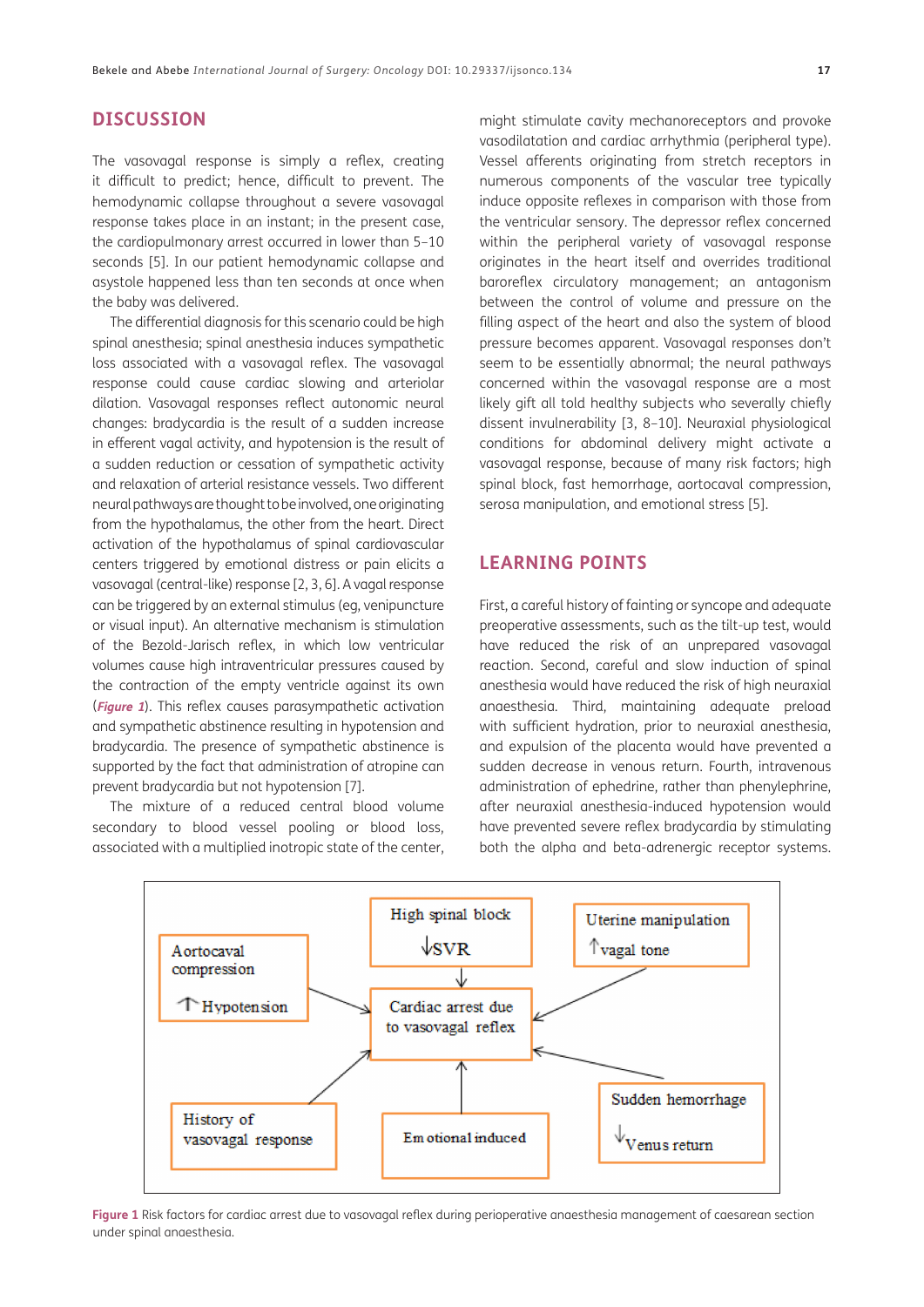<span id="page-3-1"></span>Finally, appropriate intraoperative sedation would have reduced the patient's anxiety and the possibility of a vasovagal response. The vasovagal response is only a reflex, which makes prediction difficult; therefore difficult to prevent. Hemodynamic collapse during a severe vasovagal response occurs in an instant; in this case, asystole occurred in less than 10 seconds. Without constant, careful attention and proper preparation, early detection and treatment are unlikely to be successful; this case illustrates a significant potential risk of vasovagal response superimposed on neuraxial anesthesia, throughout a Cesarean section. Vasovagal response ought to be suspected, among the numerous potential causes of cardiopulmonary arrest during a Cesarean section, particularly once cardiac arrest happens during placental expulsion. Careful history taking and surgical evaluation, acceptable preload management, early recognition of vasovagal response by alert monitoring, and prompt treatment of hemodynamic collapse, were vital lessons we have got learned during this case [4, 6[–8](#page-4-0)].

# **IN CONCLUSION**

Vasovagal response causes hypotension, bradycardia, asystole, unconsciousness, so it is important to know the risk factors for vasovagal reflex and pathophysiology so that we can prevent vasovagal response and manage it once it happens to have close monitoring of our patient. The important lessons we learned from this case were careful history taking and preoperative evaluation; proper management of preload, early recognition of vasovagal responses through careful monitoring, and timely treatment of hemodynamic collapse.

# **RESEARCH REGISTRATION**

- **1.** Name of the registry: *[Researchregistry.com](http://Researchregistry.com)*
- **2.** Unique identifying number or registration ID: research registry 7316

# **GUARANTOR**

Zenebe Bekele

# **ETHICS AND CONSENT**

In our institution's research, case reports were ethically exempt from consent in cases where the patient consented or warranted.

Written informed consent was obtained from the patient for publication of this case report and accompanying images. A copy of the written consent is

available for review by the Editor-in-Chief of this journal on request.

# **ACKNOWLEDGEMENT**

We would like to thank the operating room team.

# **COMPETING INTERESTS**

The authors have no competing interests to declare.

# **AUTHOR CONTRIBUTIONS**

ZB and FA contribute equally in Conceptualization, Validation, Data Curation, and Writing – Original Draft, Writing – Review & Editing.

# **AUTHOR AFFILIATIONS**

**Zenebe Bekele** *[orcid.org/0000-0001-7149-6398](https://orcid.org/0000-0001-7149-6398)* lecturer, Ambo University, Ambo, Ethiopia

**Fasil Abebe***[orcid.org/0000-0002-1625-6364](https://orcid.org/0000-0002-1625-6364)* lecturer, Ambo University, Ambo, Ethiopia

## <span id="page-3-0"></span>**REFERENCES**

- 1. **Tsai PS, Chen CP, Tsai MS.** Perioperative vasovagal syncope with focus on obstetric anesthesia. *Taiwan J Obstet Gynecol*. 2006; 45(3): 208–14. DOI: *[https://doi.org/10.1016/](https://doi.org/10.1016/S1028-4559(09)60226-6) [S1028-4559\(09\)60226-6](https://doi.org/10.1016/S1028-4559(09)60226-6)*
- 2. **Kinsella SM, Tuckey JP.** Perioperative bradycardia and asystole: Relationship to vasovagal syncope and the Bezold-Jarisch reflex. *Br J Anaesth*. 2001; 86(6): 859–68. DOI: *<https://doi.org/10.1093/bja/86.6.859>*
- 3. **Kolarczyk EB, Nowakowska E.** The pathophysiology of vasovagal syncope. *Med Sci Pulse*. 2018; 12(4): 49–54. DOI: *<https://doi.org/10.5604/01.3001.0012.7799>*
- 4. **Jang YE, Do SH, Song IA.** Vasovagal cardiac arrest during spinal anesthesia for cesarean section -A case report-. *Korean J Anesthesiol*. 2013; 64(1): 77–81. DOI: *[https://doi.](https://doi.org/10.4097/kjae.2013.64.1.77) [org/10.4097/kjae.2013.64.1.77](https://doi.org/10.4097/kjae.2013.64.1.77)*
- 5. **Agha RA, Franchi T, Sohrabi C, Mathew G, for the SCARE Group.** The SCARE 2020 Guideline: Updating Consensus Surgical CAse REport (SCARE) Guidelines. *International Journal of Surgery.* 2020; 84: 226–230. DOI: *[https://doi.](https://doi.org/10.1016/j.ijsu.2020.10.034) [org/10.1016/j.ijsu.2020.10.034](https://doi.org/10.1016/j.ijsu.2020.10.034)*
- 6. **Guideline C.** High Regional Block (including Total Spinal Anaesthesia). 2017 April; 1–8.
- 7. **Bari S, Islam A, Khan MRH, Chowdhury SS.** Case Report on Cardiac Arrest Under Spinal Anesthesia in a Case of Caesarean Section. *J Bangladesh Soc Anaesthesiol*. 2008; 19(1): 54–6. DOI: *<https://doi.org/10.3329/jbsa.v19i1.4028>*